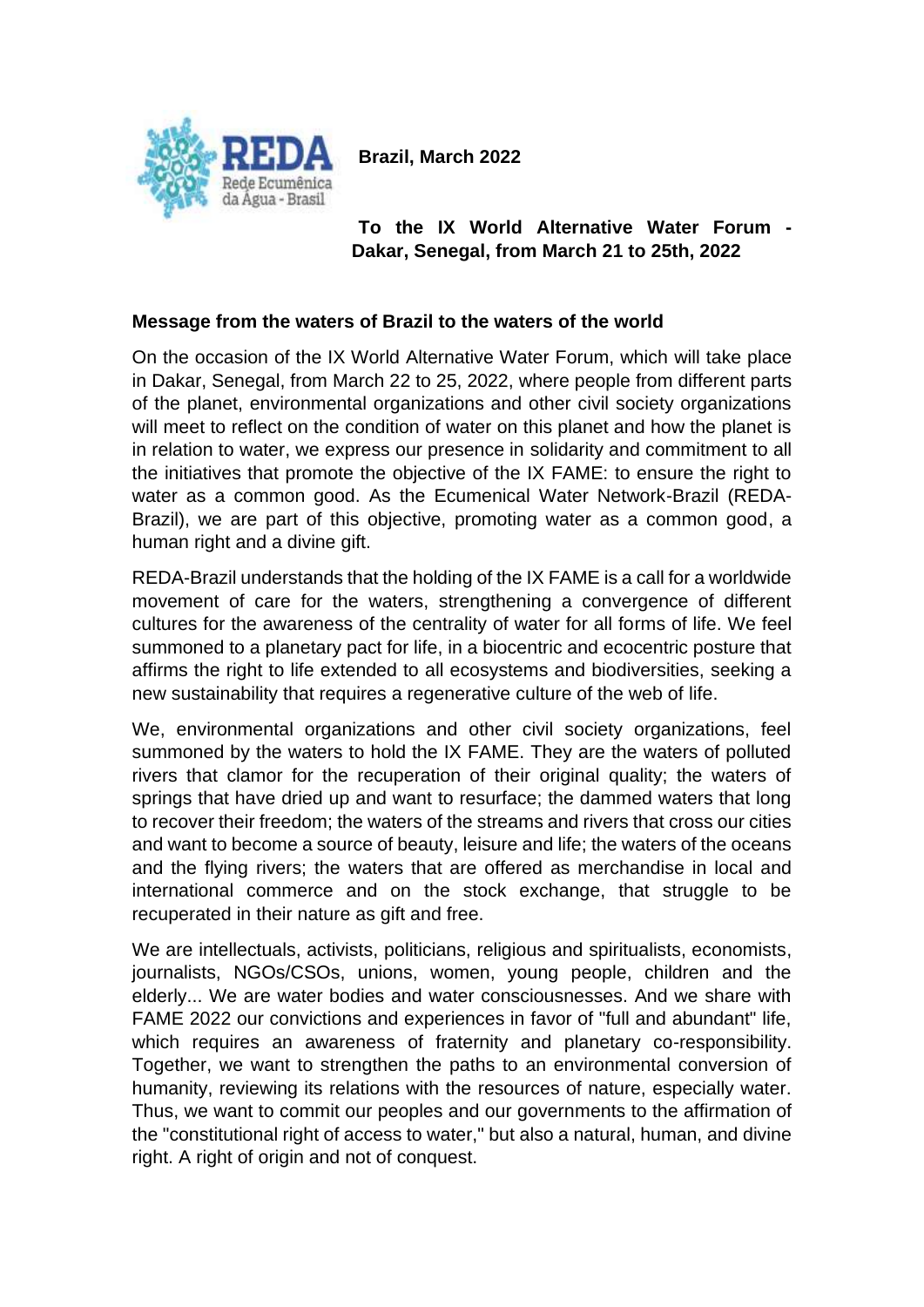# **The water situation in Brazil**

Brazil is a country of continental dimensions and extraordinary hydric wealth, with the freshwater networks of its rivers forming dozens of Hydrographic Basins, especially the Amazon, São Francisco, Tocantins and Prata River Basins. This country contains 12% of the fresh water of the entire planet and 53% of Latin America's water. The Brazilian coasts of about 8,500 km in length are washed by the blue and green waters of the Atlantic Ocean. Besides the surface waters, Brazil has immense groundwater aquifers such as the Guarani in the south of Brazil, with 1.2 million km²; and in the north, the recently revealed Alter do Chão Aquifer, considered the largest aquifer in the world in volume of available water, 86.4 thousand km<sup>3</sup> of water, in an area of 437.5 thousand km<sup>2</sup>, running through several states in northern Brazil.

But what is the situation of Brazil's waters today? Like what happens globally, Brazil suffers from climate changes that affect the ecosystems and threaten the diversity of life expressions in the different biomes. The causes of such changes are more human than natural, such as pollution by toxic products, deforestation, and mining, among others. Water is one of the elements that suffer most from this situation, with the disappearance of springs, the decrease in the volume of the flying rivers, as well as the 15% decrease in the volume of water in the Brazilian biomes in the last 20 years. As a consequence, Brazil has 70% of its rivers polluted. Added to this is the poor management of water resources, the growth of their commodification, and the culture of waste. Despite all the abundance of water, the Brazilian socio-economic-political system does not make access to quality water available to the entire population, even though it is an article of the Brazilian Constitution.

We know that it is not only Brazil that suffers serious water problems. The problem is, unfortunately, planetary. And this justifies the realization of the FAME, calling on all peoples, with their cultures and their creeds, to promote water justice. As REDA-Brazil, we want to contribute to this cause as one, presenting concrete proposals that we consider urgent. As REDA-Brazil, our central statements are

- Affirm the rights of the Earth, as a living being that needs to be respected and valued in its own dignity and purpose: to generate and sustain life.

- To affirm the rights of the Waters, to be recognized as a common vital good, and not private; to be returned to nature in its maximum purity; to have a public management of its services to the populations (Danielle Mitterand model).

- To affirm a tripartite conception of water: as a universal common good, which cannot be subjected to the logic of the capitalist market; a human right and of all creatures that need it to survive; a divine gift, which characterizes it as a common good and a universal right, having its roots in a Transcendent Horizon where everything originates and is sustained;

To guarantee the realization of what we affirm, we assume the commitment to PROMOTE: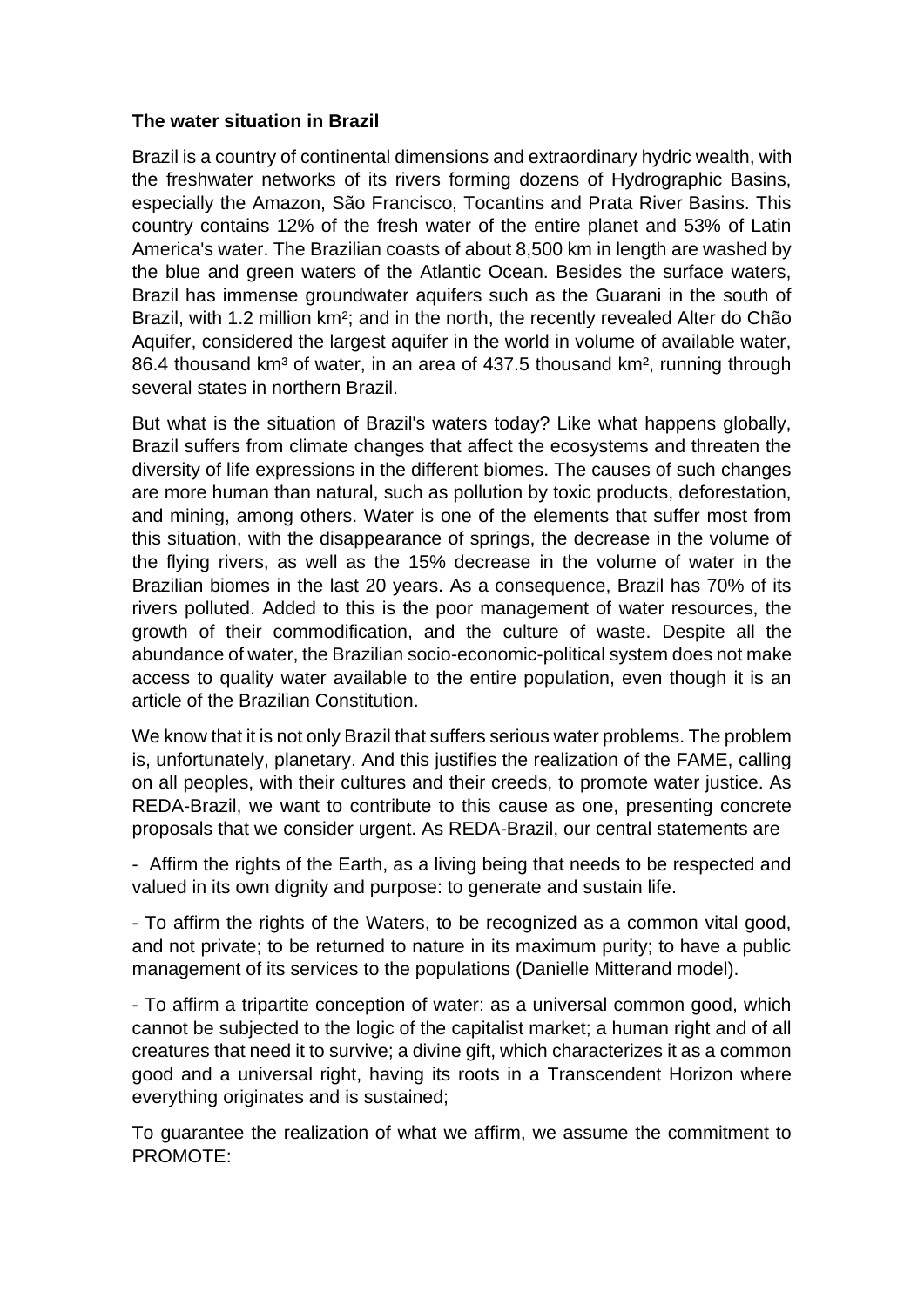- Planetary Universal Citizenship, articulating all peoples for a culture of creational fraternity, aiming to call attention on the destiny of humanity, which requires new paradigms in the experience of the here and now in connection with the land, the water, the mountains the biodiversity, the creation as a whole.

- Open spaces to deepen reflection, the debate of democratic ideas, the formulation of proposals, the free exchange of experiences, and mobilize civil society to oppose the capitalist exploitation of the common good that is water.

- Environmental, social, and citizen management of the right to water, its preservation, and its distribution among its various uses. The participation of citizens, communities and peoples is a crucial element for the democratic management of water.

- Resistance to the capitalist culture that makes water a commodity, opposing the neoliberal and mercantilist system with its initiatives of financialization of water bodies and ecosystems, as well as the privatization of every natural resource.

- A concrete alternative to the World Water Forum (WFME) organized by the World Water Council, developing platforms that enable the implementation of citizen actions for the preservation of water resources and their democratic, community-based and truly ecological management.

- Carry out an international campaign to raise awareness and demand that States include the right to water and sanitation in their Constitutions.

With REDA-Brazil having the objective of articulating forces that promote water justice, WE CONCLUDE:

Civil society and organized social movements, to:

- Affirm water as a principle of life, a right of all living beings and a common good of planet Earth and humanity, opposing all forms of depredation of life on the planet, particularly water life.

- To organize ourselves as volunteer groups in defense of the planet's drinking waters, supporting and strengthening the River Basin Committees.

- Demand that all party programs and the demands proposed to candidates for all levels of representative politics, commit to agendas that include the care of water and the concrete defense of rivers and watersheds of the country and the region where they live.

- Create means of articulation of the peoples in a great Movement of Citizenship for the Waters affirming its Centrality for Life.

### **The faiths and spiritual traditions, we call for:**

- Affirm the spiritual dimension of water, recognized in its sacramentality as a creature that has a transcendental nature and links us with the Transcendent;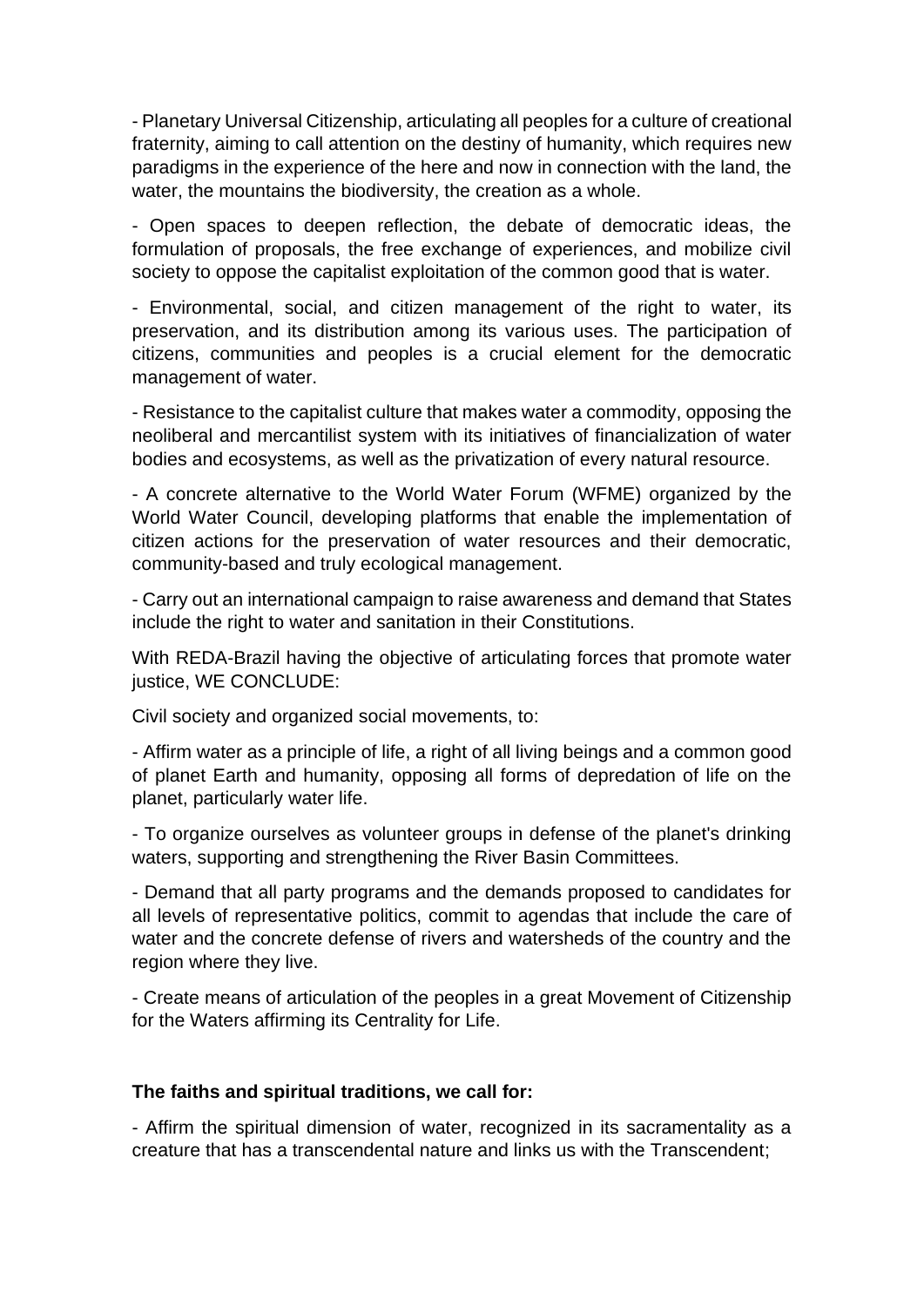- Promote the meaning of creation in the different cosmologies and theodicies that express the sacredness of all creation, with an attitude of reverence and respect towards water.

- To develop a spirituality of integral ecology from the perspective of the original peoples.

- That the doctrines, liturgies, and practices of the faiths engage the believing communities in concrete actions for socio-environmental justice.

- Develop in their doctrines and liturgies the relationship between the Superior Being/God and water.

# **The academies and educational entities, we call upon to**

- Develop educational processes that form a socio-environmental culture, involving society in the search for solutions to the current global water crisis.

- Review the principles and values that guide our human presence on Earth and the concepts of sustainability, favoring the creation fraternity through an ethic of reverence and care for life in all its forms.

- To prioritize an education of society at all levels regarding Water as a source of life for Earth and for all living beings, in an inter/transdisciplinary perspective that integrates water in its different meanings.

- That UNESCO recognize and recommend that water be placed, on the strength of its transversality, as a theme in the educational curricula of children and young people.

- To scientifically deepen the bases and reasons for educational processes that generate and sustain new relationships with nature's resources.

- To develop an environmental education that includes the culture of water linked to the promotion of citizenship.

- To provide human and technological resources for the knowledge and preservation of different ecosystems, their biodiversity, and natural resources.

- Educate for a loving relationship with the waters and with all of creation, which supposes revaluing the cultures of the original peoples and relearning with them how to relate to the land, the waters, and life in a communal way and with reverential respect.

### **Governments, we call for:**

- To reach agreements that regulate with social and ecological meaning the practices of management, conservation and common use of water.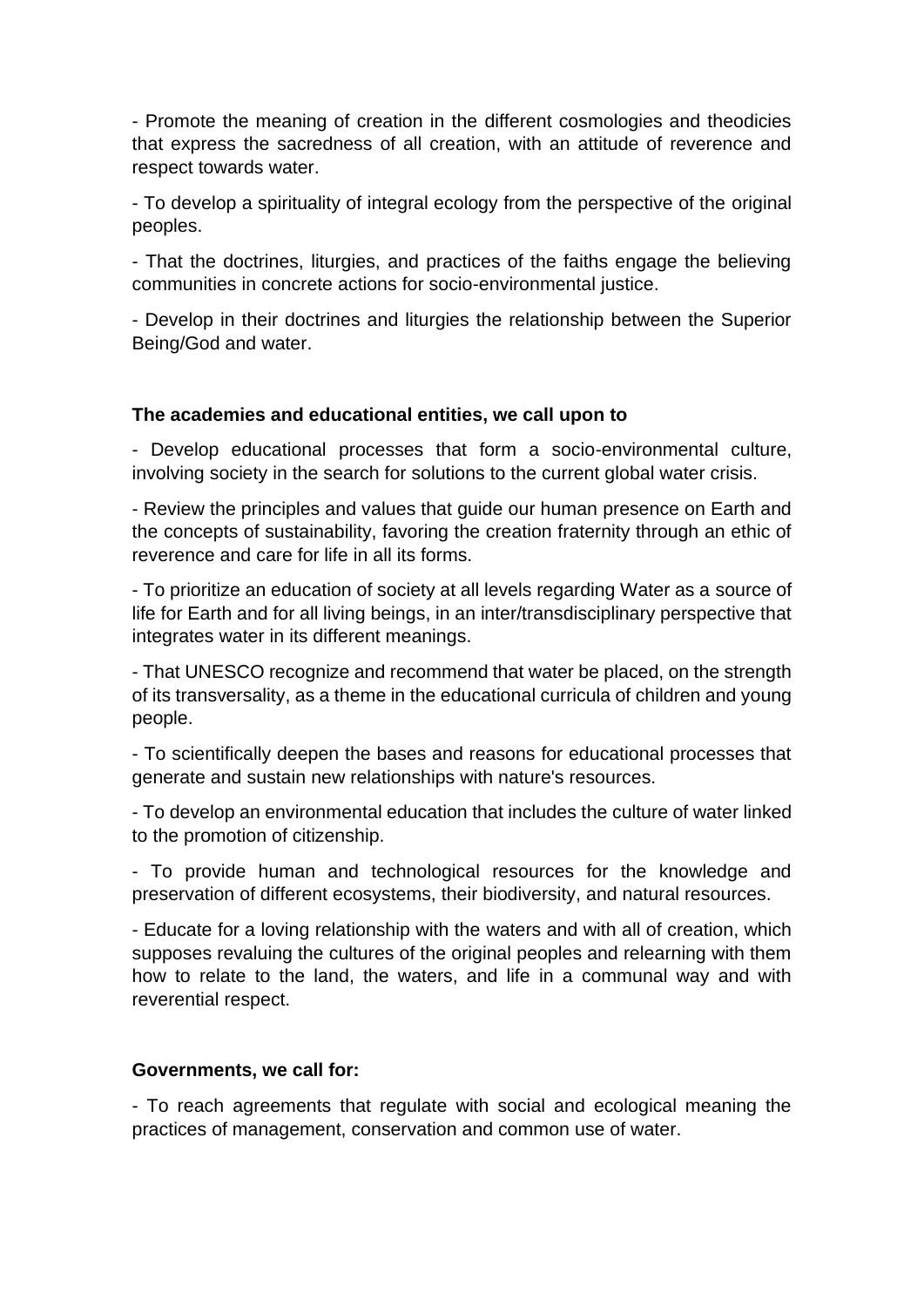- Develop community water distribution and management systems, guaranteeing accessibility to all people.

- Develop a water policy that roots technical and economic criteria in ethical principles and socio-environmental justice.

- Establish a Fund to support the most fragile countries in terms of water resources.

These proposals are intended, finally, to encourage a sense of urgency for concrete actions for water justice. It is urgent to develop a planetary citizenship that safely guides the destiny of humanity, with new paradigms in the fraternal coexistence of all created beings, in a close connection between Earth, water, mountains, valleys,..., with their biomes and ecosystems. Every human being has the responsibility to care for the Earth and its resources, as the oikoumene - our common home. May FAME 2022 strengthen initiatives in this direction.

The Founding Organizations of REDA - Brazil are signatories of this document:



**Conselho Nacional de Igrejas Cristãs do Brasil (National Council of Christian Churches of Brazil)**



**Ágora dos Habitantes da Terra – Brasil (Agora of the Inhabitants of the Earth – Brazil)**



 **Núcleo Ecumênico e Inter-religioso – PUCPR**

**(Ecumenical and Interreligious Nucleus - PUCPR - Pontifical Catholic University of Paraná)**